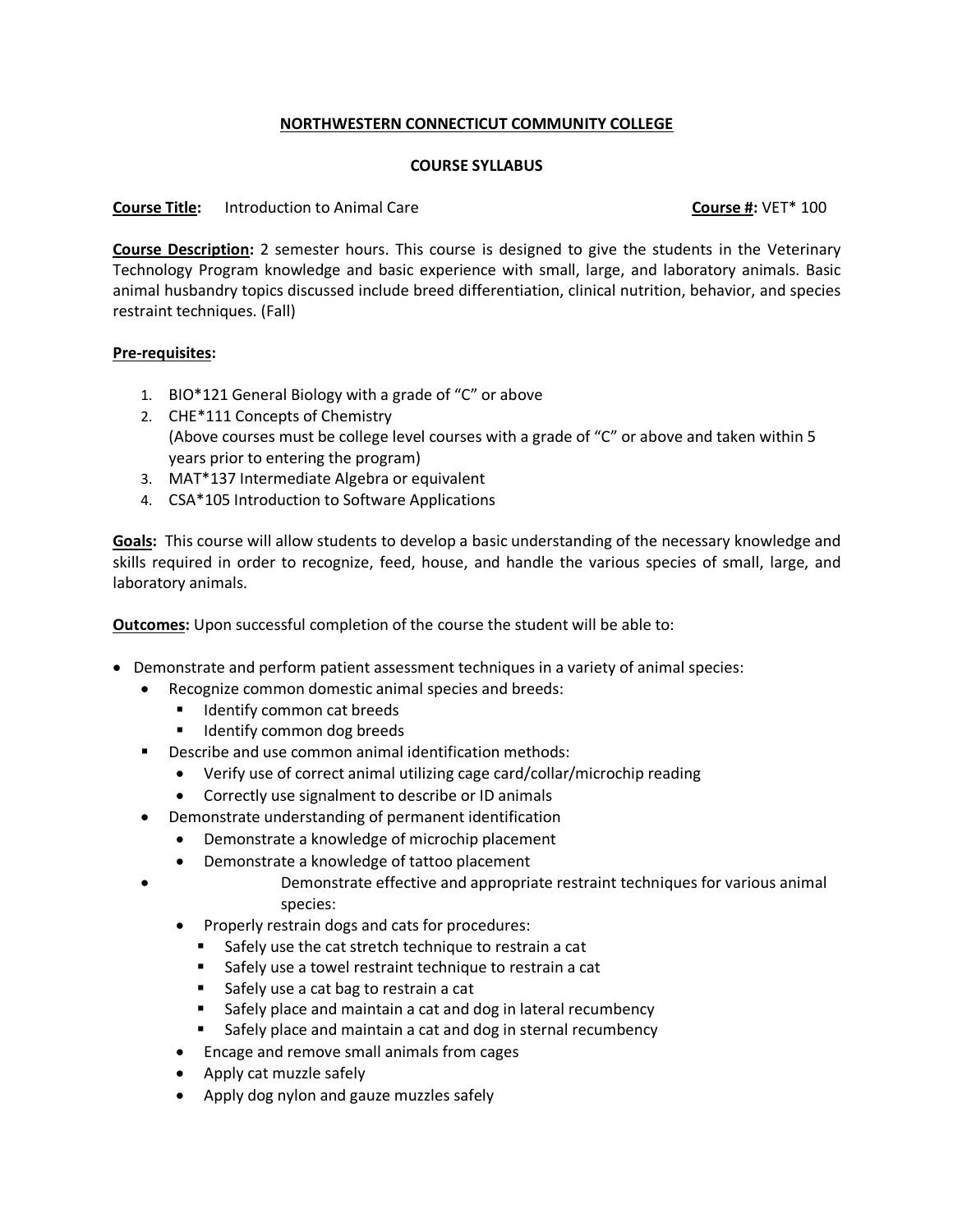- Assemble and apply Elizabethan collar
- Safely use restraint pole and other restraint aids to include:
	- Safely use a restraint pole on dogs
	- Safely use leather gloves on cats (and very small dogs)
	- Safely use leash to restrain
- Safely restrain birds
- Safely restrain pocket pets and exotics
- Safely and effectively handle common laboratory animals used in animal research:
	- Differentiate and recognize common lab animal species:
		- Mice*,* rats, guinea pigs, rabbits and other common lab animal species
	- Safely restrain:
		- Mice*,* rats, guinea pigs, rabbits and other common lab animal species
	- Correctly determine sex:
		- Mice*,* rats, guinea pigs, rabbits and other common lab animal species
	- Perform and/or supervise basic care procedures for mice*,* rats, guinea pigs, rabbits and other common lab animal species:
		- Safe handling and carrying
		- Recognize appropriate feed and supplement plans
		- Provide water as needed
		- Understand basic reproductive cycles
		- Understand, recognize and safely use identification methods
	- Explain and recognize common diseases for mice*,* rats, guinea pigs, rabbits and other common lab animal species:
		- Demonstrate a knowledge of common pathogens for each species
		- Recognize common symptoms
- Understand the approach to providing safe and effective care for birds, reptiles, amphibians, guinea pigs, hamsters, gerbils, and ferrets:
	- Recognize, understand, and perform restraint techniques of birds\*, reptiles, amphibians, rabbits and ferrets:
		- Recognize and identify one or more species for each group
		- Classify captive birds, reptiles, and amphibians using appropriate taxonomic categories
	- Demonstrate or describe proper restraint and handling of at least one representative of each group, including PPE required, and safety concerns for both technician and animal during restraint
		- Understand unique husbandry issues for each species (birds, reptiles, amphibians, guinea pigs, hamsters, gerbils, and ferrets) and provide client education:
			- Describe proper nutritional requirements for one or more species within each group
			- Describe how adequate water requirements are met for one or more species within each group
			- Describe adequate caging/housing requirements for one or more species within each group
			- Describe proper aquarium care, including water quality for aquatic animals
			- Describe and/or demonstrate proper basic grooming of one or more species within each group, including beak, wing, and nail clipping for caged birds, and including necessary PPE and safety measures necessary for technician and the animal